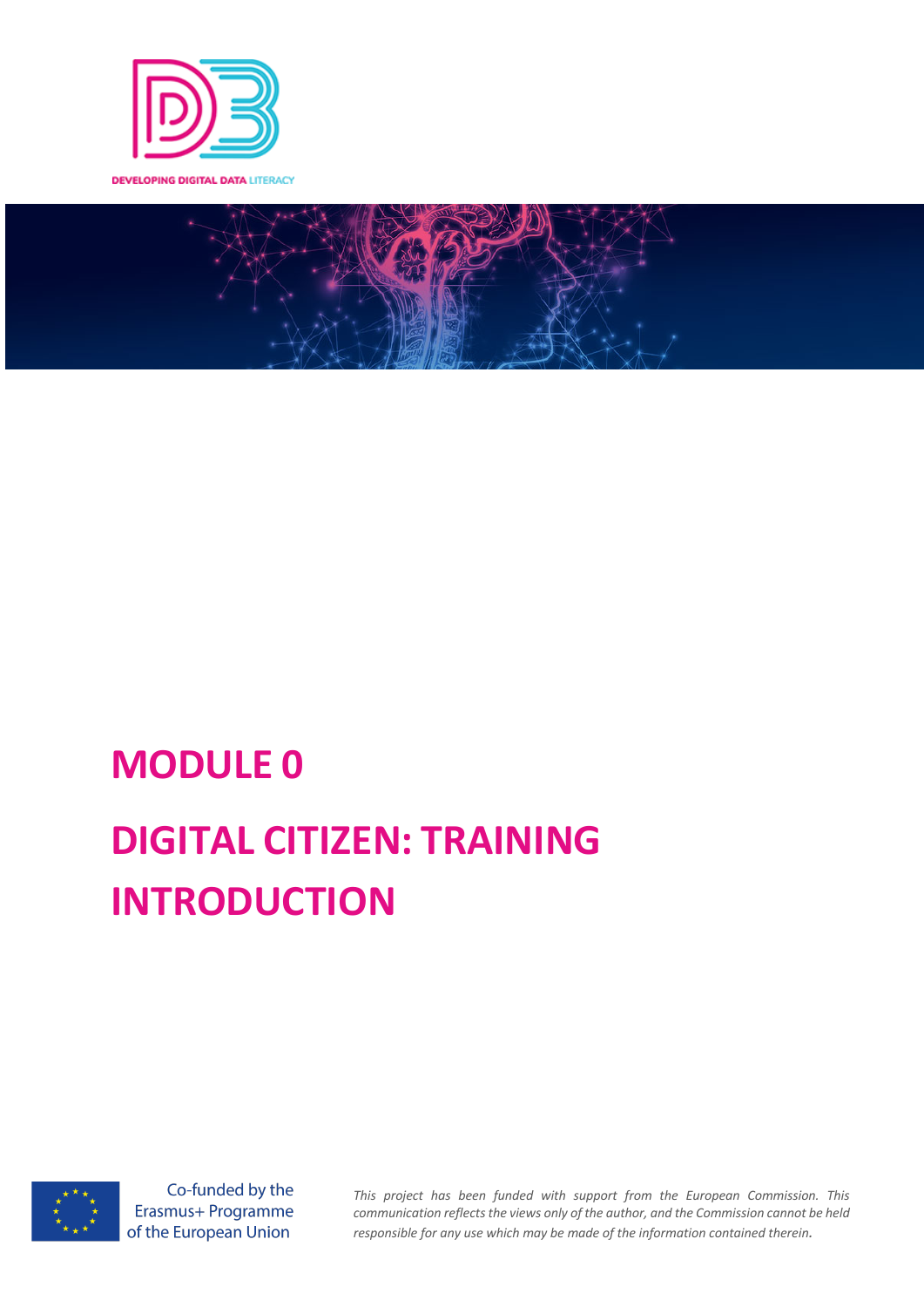

# **CONTENT**

|   | Introduction: living in a digital world     |  |
|---|---------------------------------------------|--|
| 2 | Being a digital citizen                     |  |
|   | Digital Footprint and Competence Frameworks |  |
|   | 4 Digital Citizenship                       |  |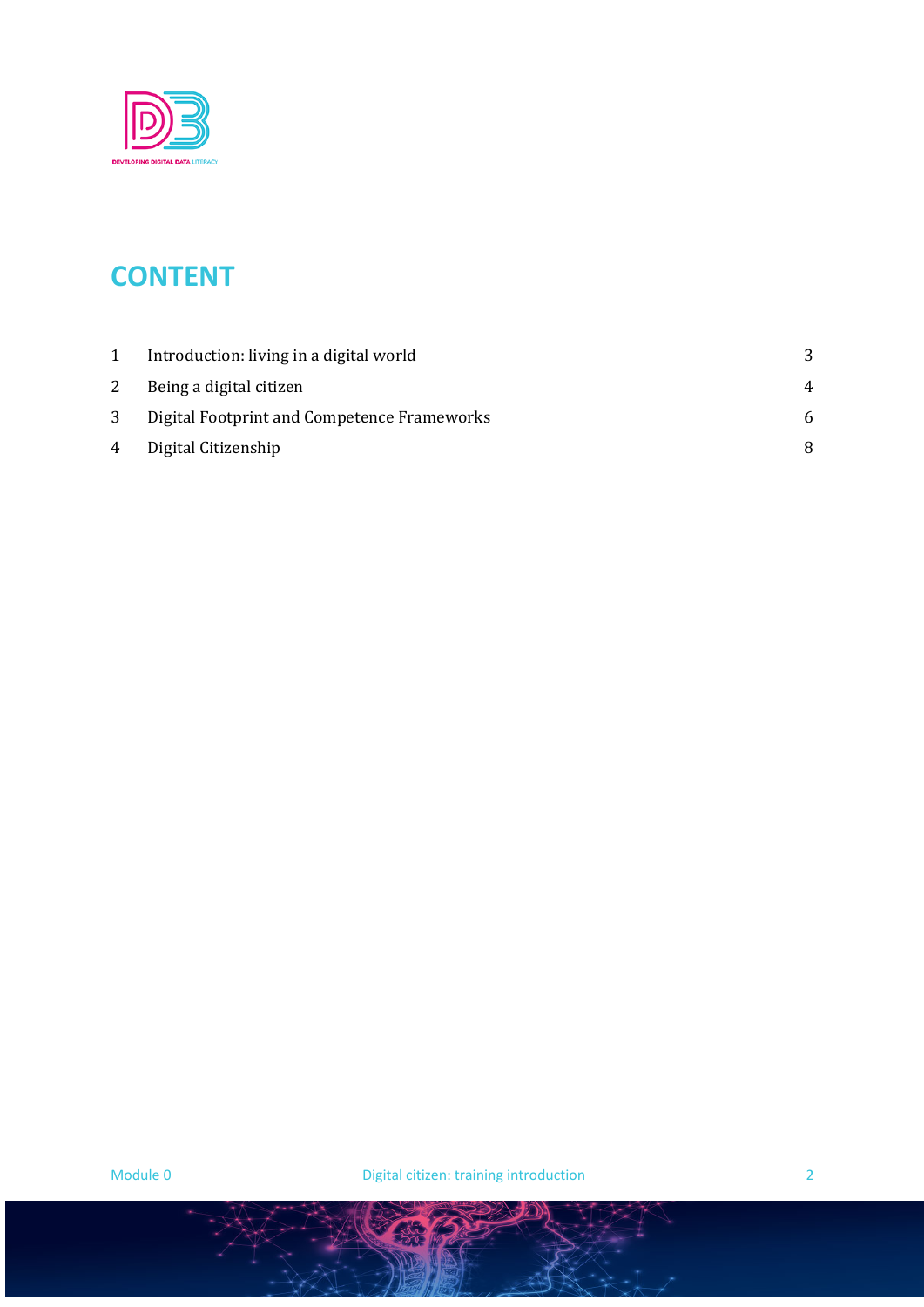

# **1 Introduction: living in a digital world**

**Module 0 - Digital citizen: an introduction to the training** aims to introduce you to the key issues related to working with digital data in school education and with young learners. It focuses on initial and continuing teacher education and training.

It deals with digital skills, open data and also digital citizenship in empowering young people to engage in critical discussions and debates about issues that concern them.

Module 0 introduces the training programme and sets the context of the four D3 training modules through five introductory topics:

- Living in a Digital World being a Digital Citizen
- Introducing the D3 Project
- What is Digital data literacy?
- Digital Competence Frameworks
- Your digital footprint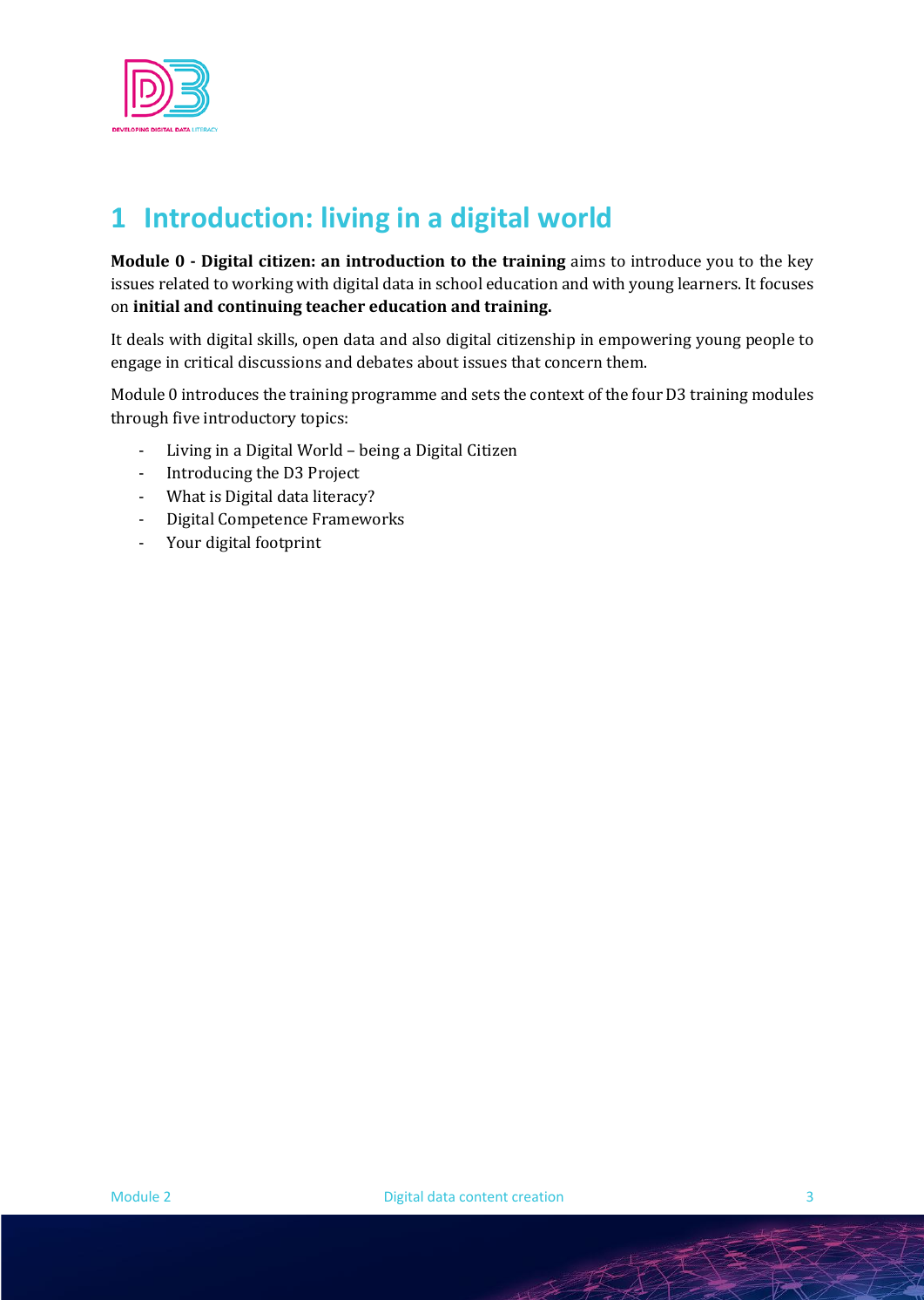

# **2 Being a digital citizen**

# BEING A DIGITAL CITIZEN – DATA LITERACY

# DESCRIPTION OF THE TOPIC

### Being a Digital Citizen

The 'digital citizen' is a person who has developed the skills and knowledge to effectively use the internet and digital technologies, who uses digital technologies and the internet in a responsible and appropriate way in order to engage and participate in society and politics

# Data Literacy

Data literacy is about having an inquisitive mindset, empowering critical thought, making meaning from the data. It is highly relevant as a skill that empowers people to ask the right questions of data, make decisions and communicate information to others.

### LEARNING OUTCOMES

By the end of this topic, you will be able to:

- Understand the focus and aims of the D3 project and
- $\bullet$  Reflect on what it is to be a digital citizen

# DIGCOMP FRAMEWORK

Competence area 1 (Information & Data literacy)

1.3 Managing data, information and digital content

Competence area 4: (Safety)

4.2 Protecting personal data and privacy

4.3 Protecting health and well-being

#### DIGCOMPEDU FRAMEWORK

Area 2: Digital resources

2.1 Selecting digital resources

To identify, assess and select digital resources for teaching and learning. To consider the specific learning objective, context, pedagogical approach, and learner group, when selecting digital resources and planning their use.

# **REFERENCES**

- https://www.slideshare.net/eurogeo/d3-a-project-to-develop-digital-data-literacy a presentation on the D3 project
- https://youtu.be/qHz\_ogTH2p4 What is data literacy video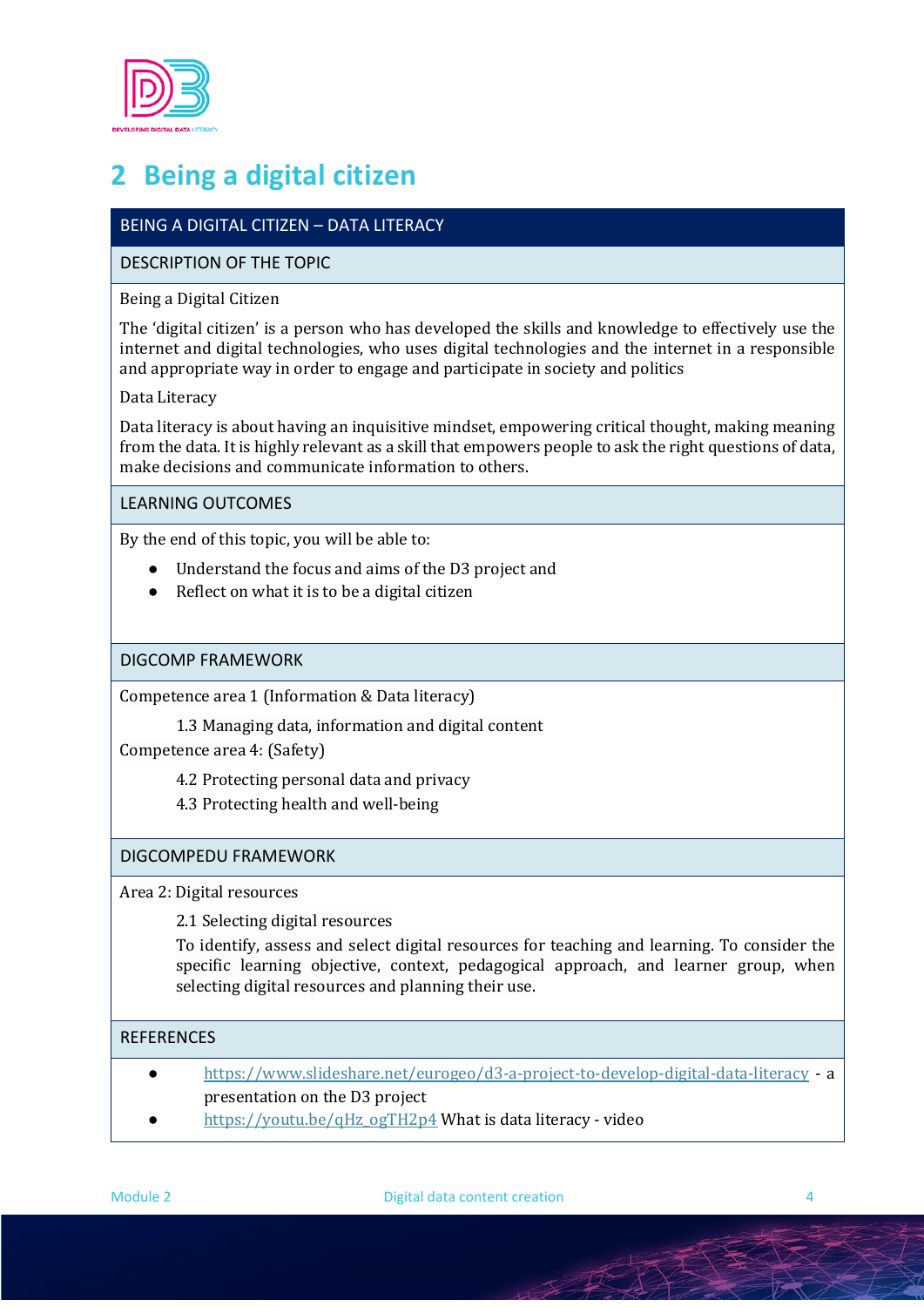

### DATA TOOLS AND RESOURCES NEEDED

 $\bullet$  – No prerequisites are needed except access to the Internet

# ADDITIONAL RESOURCES

none

SA TAN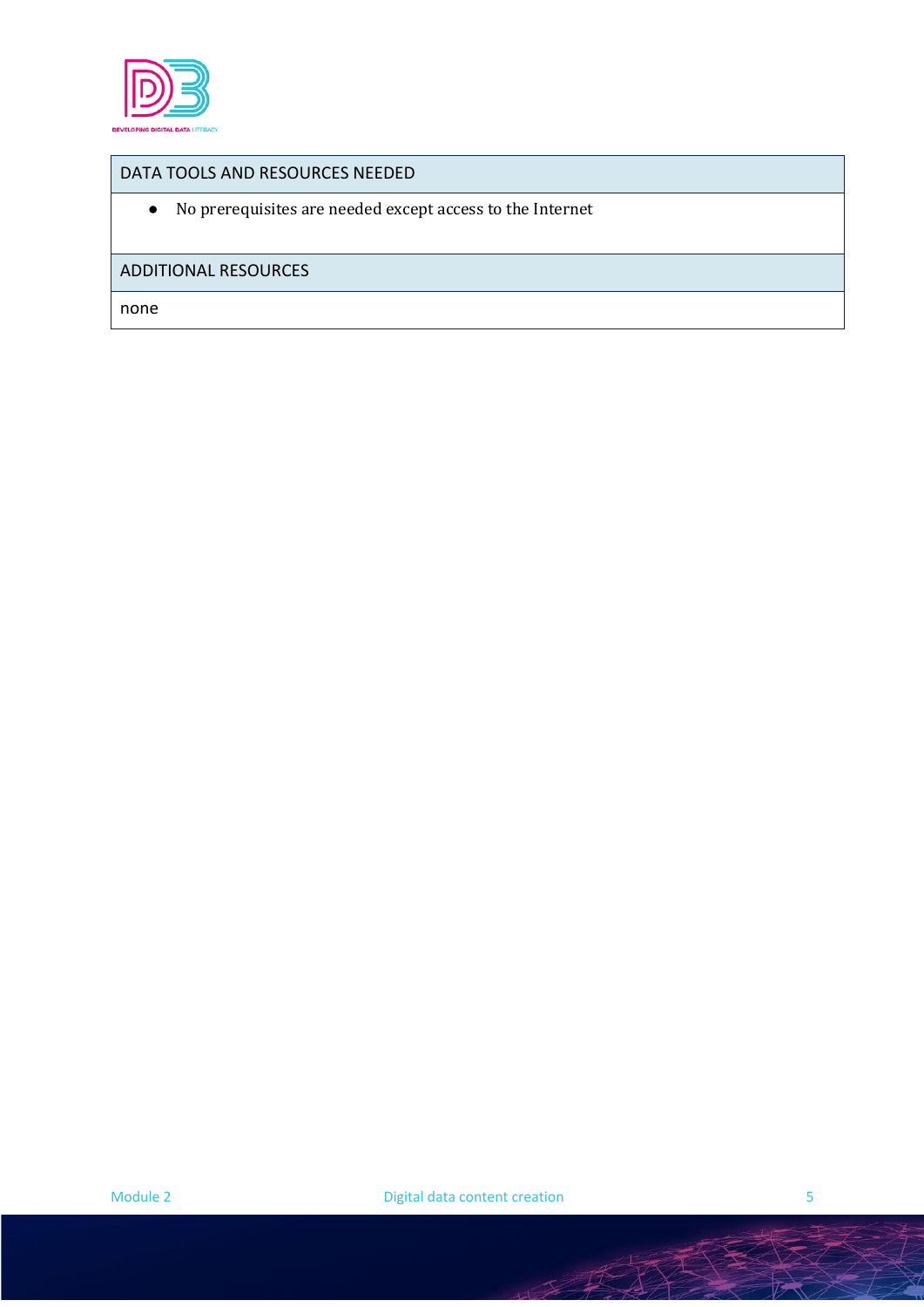

# **3 Digital Footprint and Competence Frameworks**

# DIGITAL FOOTPRINT – COMPETENCE FRAMEWORKS

# DESCRIPTION OF THE TOPIC

Your Digital footprint is

- the presence online that you leave behind
- a trail of data that is associated with your online name
- a PERMANENT record.

It includes your:

- use of online TV, mobile phone, and Internet.
- personal information, preferences, searches, messaging, and any other online activity.

Check your Digital Footprint awareness by trying out these tools.

Measure your digital footprint (http://digitalfootprintimu.weebly.com/measure-yourfootprint.html)

Assess your understanding of your digital footprint (http://digitalfootprintimu.weebly.com/assess-yourself.html) 

Digital Competence Framework

Digital competence is the set of skills, knowledge and attitudes that enable the confident, creative and critical use of technologies and systems. The European Commission have established competence frameworks for citizens and for teachers and educators.

You can evaluate your level of digital competence and your specific needs by using the Digital Competence Wheel (https://digital-competence.eu/), answer the questions and assess your strengths and weaknesses online.

#### LEARNING OUTCOMES

By the end of this topic, you will be able to:

- Identify and address aspects related to your digital footprint and
- Examine digital competence frameworks and assess your own levels.

DIGCOMP FRAMEWORK

Competence area 1 (Information & Data literacy)

1.2 Evaluating data, information and digital content

Competence area 2 (Communication and collaboration)

2.6 Managing digital identity

Module 2 **Digital data content creation** 6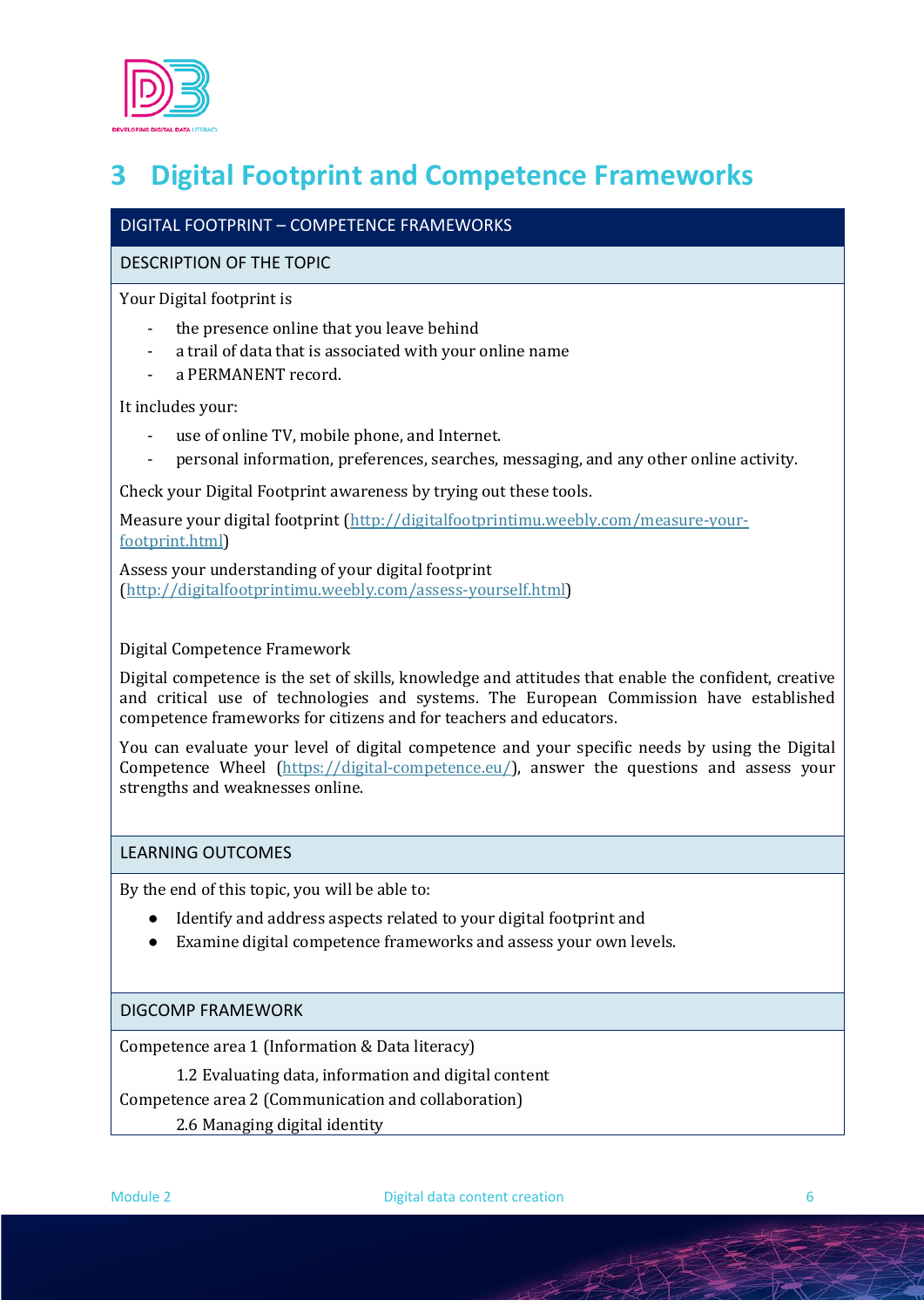

Competence area 5 (Problem Solving) 5.4 Identifying digital competence gaps

DIGCOMPEDU FRAMEWORK

Area 1: Professional Engagement Reflective practice

REFERENCES

DATA TOOLS AND RESOURCES NEEDED

• No prerequisites are needed except access to the Internet

#### ADDITIONAL RESOURCES

none

T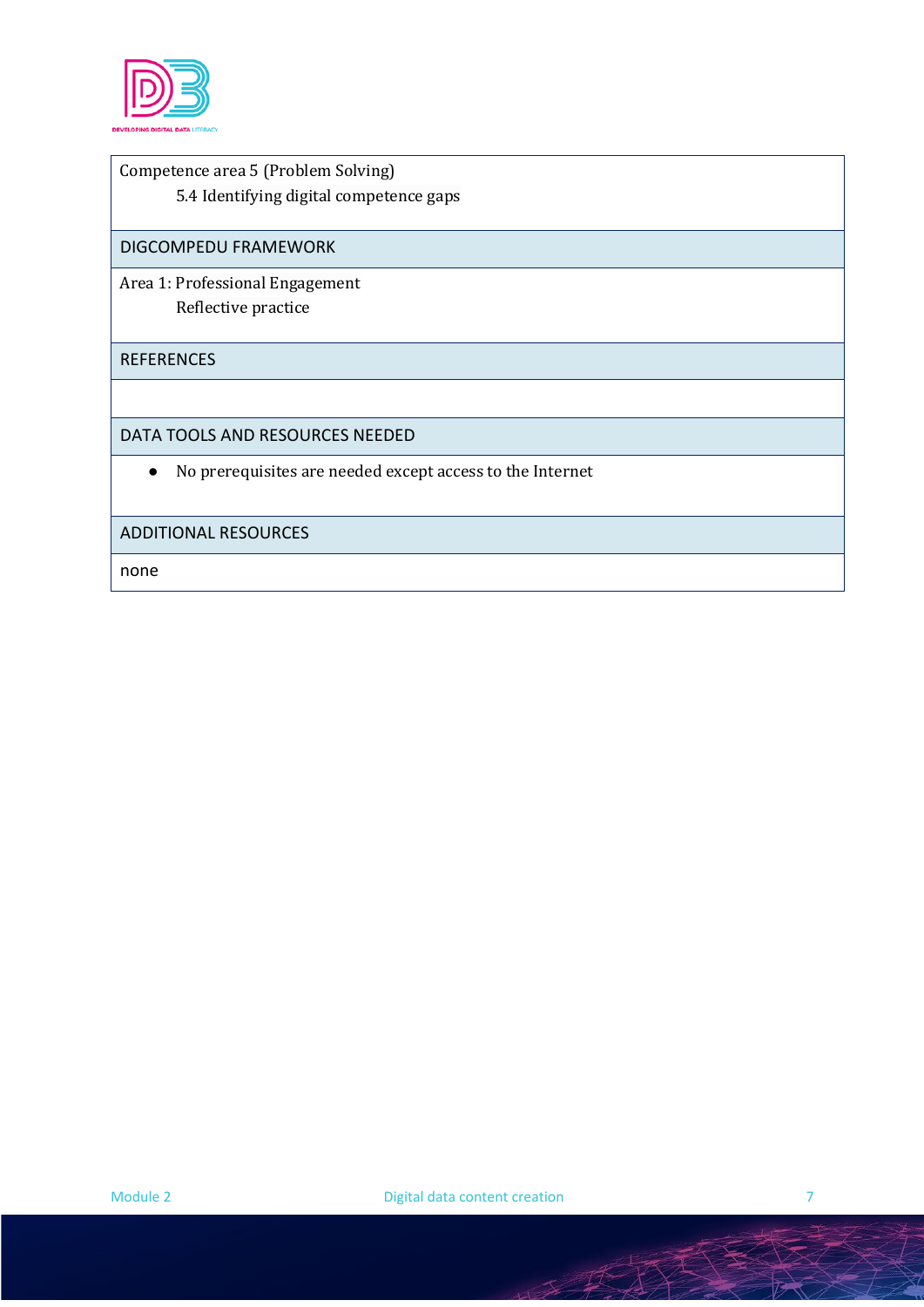

# **4 Digital Citizenship**

# DIGITAL CITIZENSHIP

# DESCRIPTION OF THE TOPIC

According to the Council of Europe, Digital Citizenship should be defined as :

"The competent and positive engagement with digital technologies (creating, working, sharing, socialising, investigating, playing, communicating and learning); participating actively and responsibly (values, skills, attitudes, knowledge) in communities (local, national, global) at all levels (political, economic, social, cultural and intercultural); being involved in a double process of lifelong learning (in formal, informal and non-formal settings) and continuously defending human dignity.

Digital Citizenship Education is the empowerment of pupils/students through education and concerns the acquisition of competences for learning and active participation in digital society.

LEARNING OUTCOMES

By the end of this topic, you will be able to:

- Define digital citizenship and
- $\bullet$  Be aware of digital citizenship education.

#### DIGCOMP FRAMEWORK

Competence area 2 (Communication & Collaboration)

2.6 Managing digital identity

Competence area 4: (Safety)

4.2 Protecting personal data and privacy

4.3 Protecting health and well-being

# DIGCOMPEDU FRAMEWORK

Area 2: Digital resources

2.1 Selecting digital resources

To identify, assess and select digital resources for teaching and learning. To consider the specific learning objective, context, pedagogical approach, and learner group, when selecting digital resources and planning their use.

#### **REFERENCES**

● Council of Europe, Digital Citizenship Education Handbook, https://rm.coe.int/16809382f9#:~:text=Digital%20citizenship%20education%20aim s%20to,full%20range%20of%20citizenship%20competences.&text=contextual%2C%